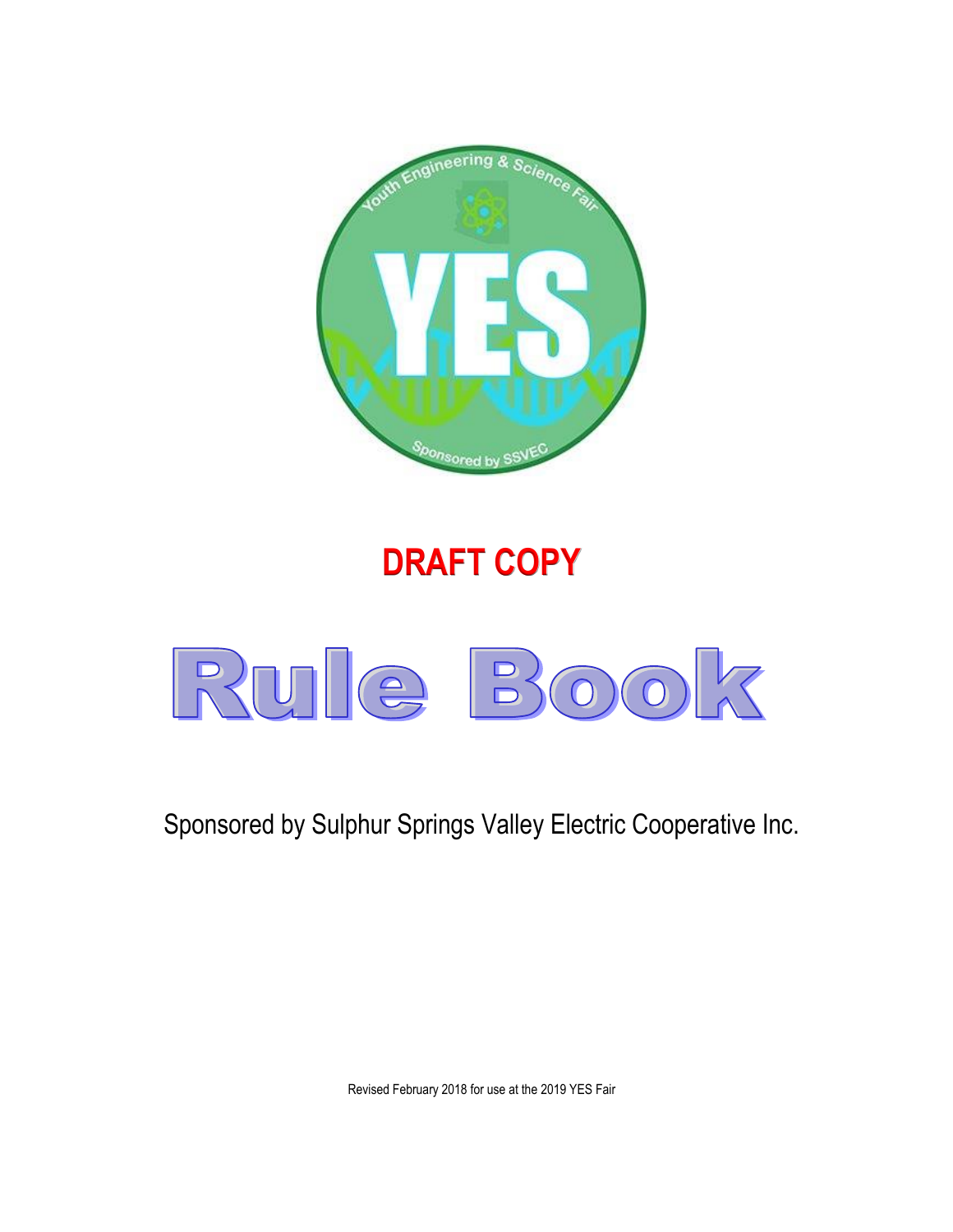## **Table of Contents**

Copies of the ISEF rules and forms can be obtained at their web page. https://student.societyforscience.org/intel-isef

Published by Sulphur Springs Valley Electric Cooperative, Inc. 311 E. Wilcox Dr. Sierra Vista, AZ 85635

Permission granted to copy all pages within this booklet.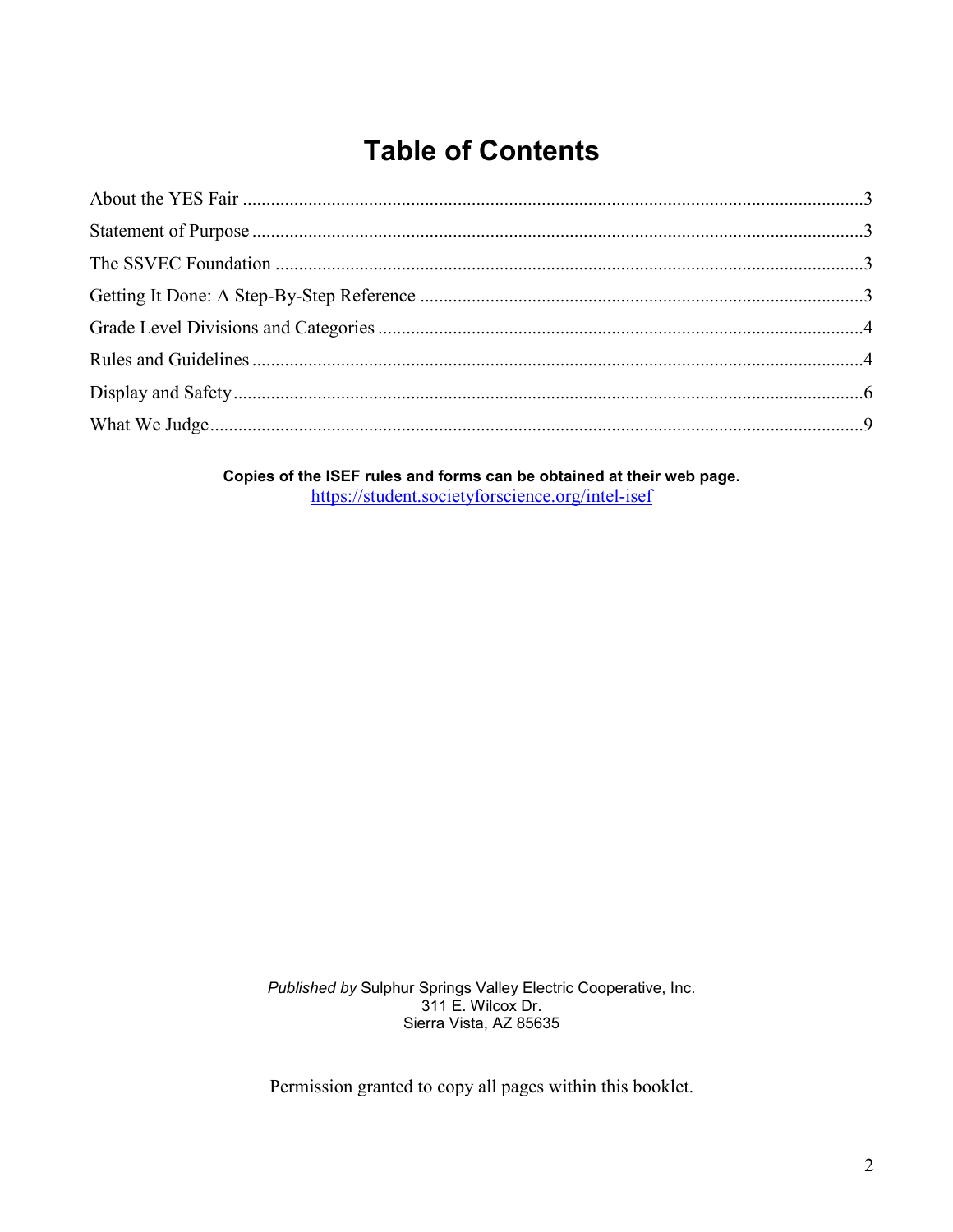## **About the YES Fair**

The Youth Engineering and Science (YES) Fair is an organized exhibit of student projects in the areas of science, research, technology, mathematics, and engineering. The YES Fair is affiliated with the International Science and Engineering Fair (ISEF) and follows its rules and guidelines.

In 1984, Sulphur Springs Valley Electric Cooperative (SSVEC) Foundation sponsored the first YES Fair with 17 participants. Since then, involvement has grown and students compete for prizes, scholarships, and awards worth approximately \$20,000.

## **Statement of Purpose**

- To stimulate student interest and create awareness in science, technology, and the environment.
- To motivate, encourage, and inspire the desire for scientific applications, experimentation, and discovery.
- To offer the opportunity for the display of youthful ingenuity and fresh ideas or approaches to current scientific and engineering problems or challenges.
- To encourage talented youth to explore careers in the scientific and engineering fields thereby contributing to the welfare of our nation and the world.

## **The SSVEC Foundation**

The Sulphur Springs Valley Electric Cooperative Foundation provides cash prizes, equipment for students and adult sponsors, and travel expenses for the individuals who advance to the International Science and Engineering Fair. The Foundation is funded through moneys (deposits, membership fees, capital credits) which the cooperative is unable to return to members because they cannot be located. Prior to the establishment of the Foundation, these funds were surrendered to the State of AZ. The Foundation also accepts donations.

## **Getting It Done: A Step-By-Step Reference**

- 1. Decide on a project that involves something you are interested in.
- 2. Select an adult sponsor.
- 3. In the 9-12 division, if your planned project involves humans or animals, you must have prior approval from your schools Institutional Review Board (IRB) or the YES Fair Scientific Review Committee (SRC) before starting your project. Please refer to the current ISEF rules for complete requirements. Complete an SSVEC YES Fair entry form and all ISEF forms that apply to your human or animal project. It is highly recommended that SSVEC receive animal or human project entry forms prior to December 15 for review. For Projects in the 5-6 or 7-8 division, YES Fair Safety Assessment Form 1 is all that is required.
- 4. For projects not involving humans or animals YES Fair Entry Forms must be received at any SSVEC office by the first Monday in February. All 9-12 grade division applicants, not doing a project involving animals or humans, must also complete ISEF entry forms and follow the ISEF rules. ISEF rules and forms are available at their Web site [\(https://student.societyforscience.org/international-rules-pre-college](https://student.societyforscience.org/international-rules-pre-college-science-research)[science-research](https://student.societyforscience.org/international-rules-pre-college-science-research)) following the document library link.
- 5. Do your research, collect the information and write an abstract (sample on page 11). Remember to make a copy of the abstract to place on your project when it is set up. Have someone proofread your abstract for spelling and grammatical errors.
- 6. Assemble the information in an attractive, colorful, and attention-getting way. Ask an art teacher or other adult to look over your project for visual appeal.
- 7. When you arrive at the YES Fair, a 3 by 5 card with your name and school will be provided for you to place on the upper right-hand corner of the back of the project. That 3 by 5 card is the only place that your name may appear on the project. Please do not use names in your workbook. After the judging, the card will be flipped to the front of the project so your name will be proudly displayed.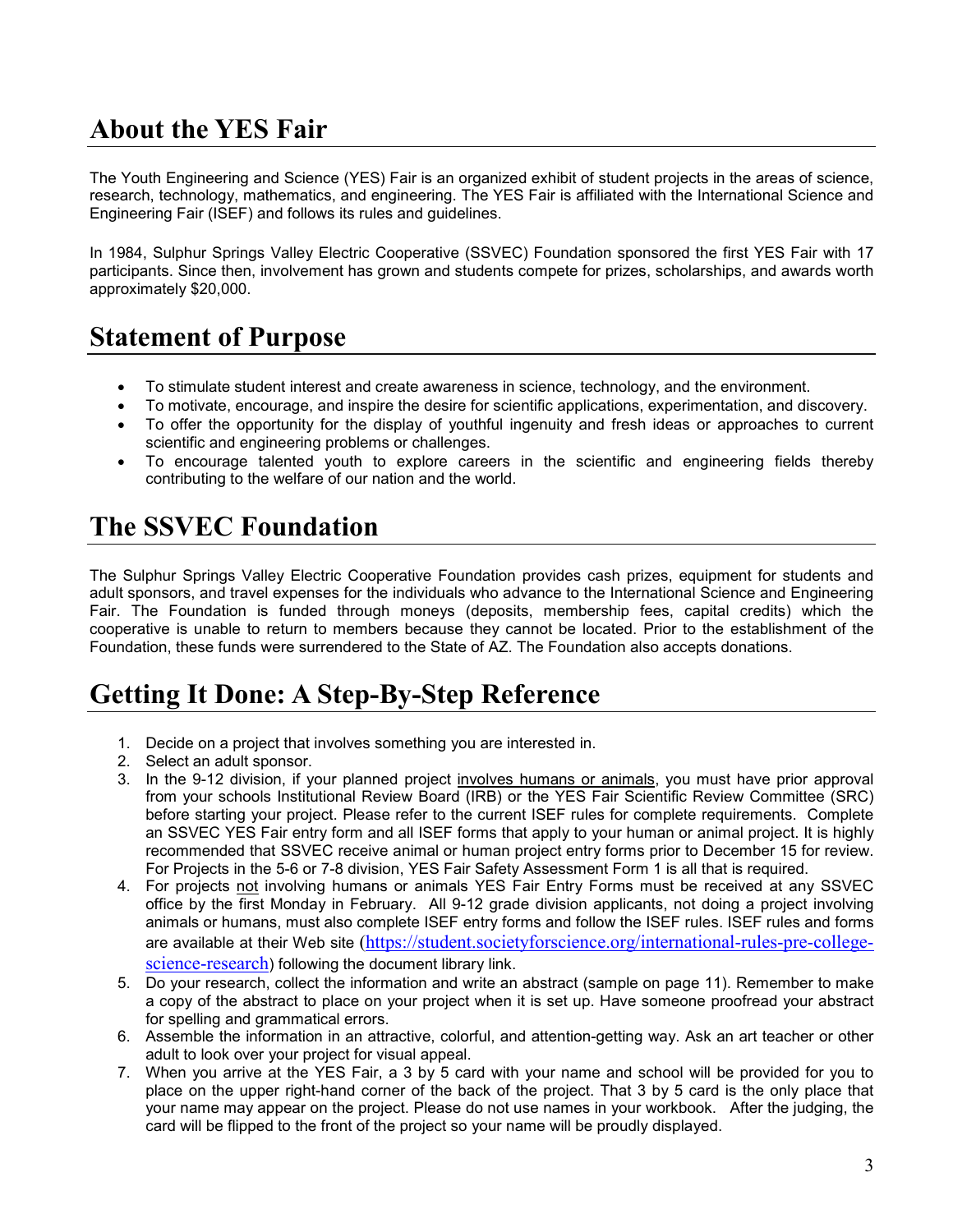## **Grade Level Divisions and Categories**

Students will be divided into three grade level divisions:

Grades 5 & 6 **Grades 7 & 8** Grades 9 through 12

**Grades 5-6 and 7-8 Divisions will compete in five basic categories as an individual or team project:**

- **Energy & Engineering** The study of renewable energy sources, energy efficiency, and alternative fuels. Includes: Aerospace and Aeronautical Engineering, Aerodynamics, Alternative Fuels, Fossil Fuel Energy, Renewable Energies. Engineering studies the design, manufacture, and operation of machines, structures, processes, and systems. Includes Robotics, Material Science, Electrical, Mechanical, Computer, Civil, Construction, Industrial, Processing, and Solar Engineering.
- **Technology** subjects including electricity, electronics, mathematics, and computers.
- **Physical Science** subjects including chemistry, and physics.
- **Earth & Space Science** The study of sciences related to the planet Earth and anything in the universe beyond it. Includes: astronomy, weather and meteorology, solar and planetary systems, geology, mineralogy, oceanography, climatology, speleology, seismology, paleontology, geography, and atmospheric sciences.
- **Biological Science**  subjects including animal husbandry, agriculture, biochemistry, biology, botany, environmental sciences, home economics, medicine and health, microbiology and zoology

**Categories for grades 9 through 12** are the same as those by the International Science and Engineering Fair and individual and team projects compete for awards and the Grand Prize Award for trip to the ISEF.

## **TEAMS CAN HAVE NO MORE THAN 3 STUDENTS.**

## **Rules and Guidelines**

**Eligibility:** Students in grades 5-12 who attended during this school year a public, private, home, or parochial school within SSVEC's service area in Cochise, Graham, Pima, or Santa Cruz Counties are eligible to compete. Students attending Bisbee, Douglas, Nogales, and Tombstone Public Schools are eligible, as are students whose homes are served by SSVEC but are attending schools not otherwise eligible, i.e. Salpointe or St. Gregory's. Students must not reach the age of 21 before May 1 of the year of the Fair. Exhibit space requires the YES Fair to limit project entries in the 5-6 and 7-8 grades Division. We provide grants to schools for local Science and Engineering Fairs with your winners advancing to the YES Fair. See chart below:

| <b>Students per Division</b> |                  |
|------------------------------|------------------|
| $(5/6$ or 7/8)               | Projects allowed |
| Less than 30                 |                  |
| $31 \rightarrow 50$          |                  |
| $51 \rightarrow 75$          | 10               |
| 76 and higher                | 12               |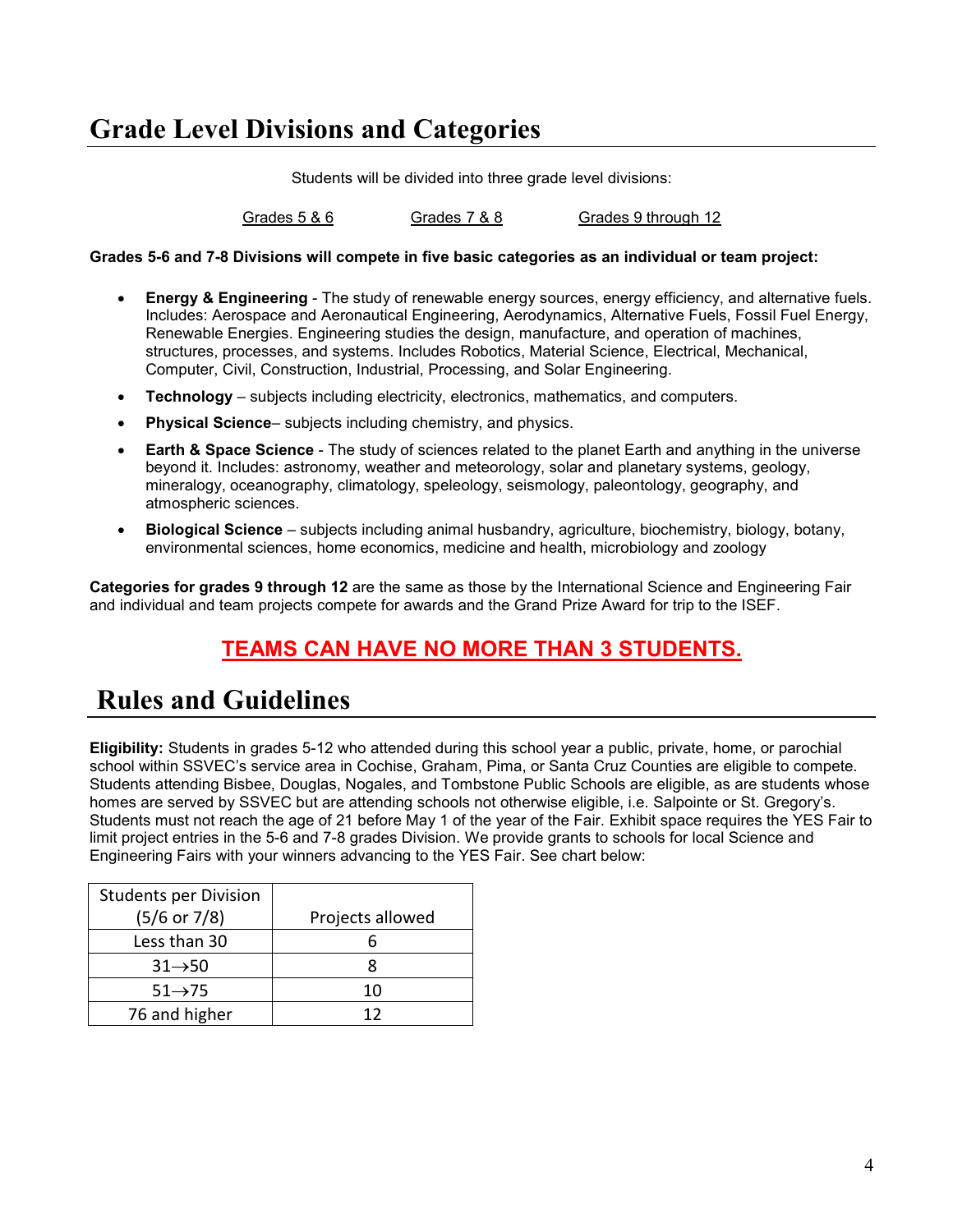- 1. All entries will be by individual students or a team consisting of up to three students per team. A student may enter only one time and in one category. A student may not enter an individual project and a team project in the same fair. Team membership cannot be changed during a given research year including converting from an individual project or vice versa, but may be altered in subsequent years. Entries to the Fair will be completed on-line at the YES Fair website, (yesfair.com). **INCOMPLETE ENTRY FORMS WILL DISQUALIFY THE PROJECT.**
- 2. The **only identification** permitted on an entry will be a 3 by 5 card (provided by the YES Fair) with the student's name, address, grade level, and school which will be included in the registration packet. The card should be taped so that it may be flipped to the front of the exhibit after judging is complete. The card must be placed at the back upper right corner of the exhibit as you view the exhibit from the front. **Names should not appear on any research records or abstracts.** It is a good idea to make a personal copy of these materials.
- 3. One copy of an abstract of the research, using less than 250 words, and including the purpose, procedure, results, data, conclusions, reflections or applications will be displayed with the project. The student's name and/or school must not appear on the abstract. Abstracts for students in the 9-12 division must be typed or word processor generated. You are encouraged to use the on-line abstract on the ISEF website.
- 4. The adult sponsor's role is to guide and advise, encouraging creative thinking on the part of the student. The adult sponsor may be an educator from the school in which the student is enrolled or an adult mentor. The student is not restricted in seeking additional guidance from other individuals, but the adult sponsor is to be the primary and official counselor. Should a question or problem concerning a project arise which the adult sponsor cannot resolve, the student may seek assistance from SSVEC's YES Fair Coordinator. In that event, SSVEC may refer the student to local science professionals for additional advice.
- 5. A project must not be an identical repetition of one shown by the same individual or team at a previous YES Fair. However, a project may be a continuation of research from a project from a previous YES Fair. Previous Grand Prize winners are eligible for International Science and Engineering Fair (ISEF) competition.
- 6. All safety precautions and rules must be observed. Projects in the 5-6 and 7-8 levels must fill out the YES Fair Form 1 Safety Assessment and include it with your project documents.
- 7. **All experiments involving animal and humans** must conform to the International Science and Engineering Fair's rules and regulations. See current applicable rules and regulations are on the ISEF website. These projects require pre-approval by your schools Institutional Review Board (IRB) or the YES Fair's Scientific Review Committee (SRC).
- 8. Projects must be registered the day of the fair before they are set up in the exhibit hall. Projects must be left in place until the designated pick-up time after the awards presentation the last day of the Fair. Participants in the 9-12 division must be available at the designated time for their interview with the judges. See the YES Fair Schedule posted on the website (yesfair.com) for dates and times.

The rules and guidelines for the Youth Engineering and Science Fair are consistent with the rules of the International Science and Engineering Fair with which SSVEC is affiliated. Please contact SSVEC's YES Fair Director if you have any questions.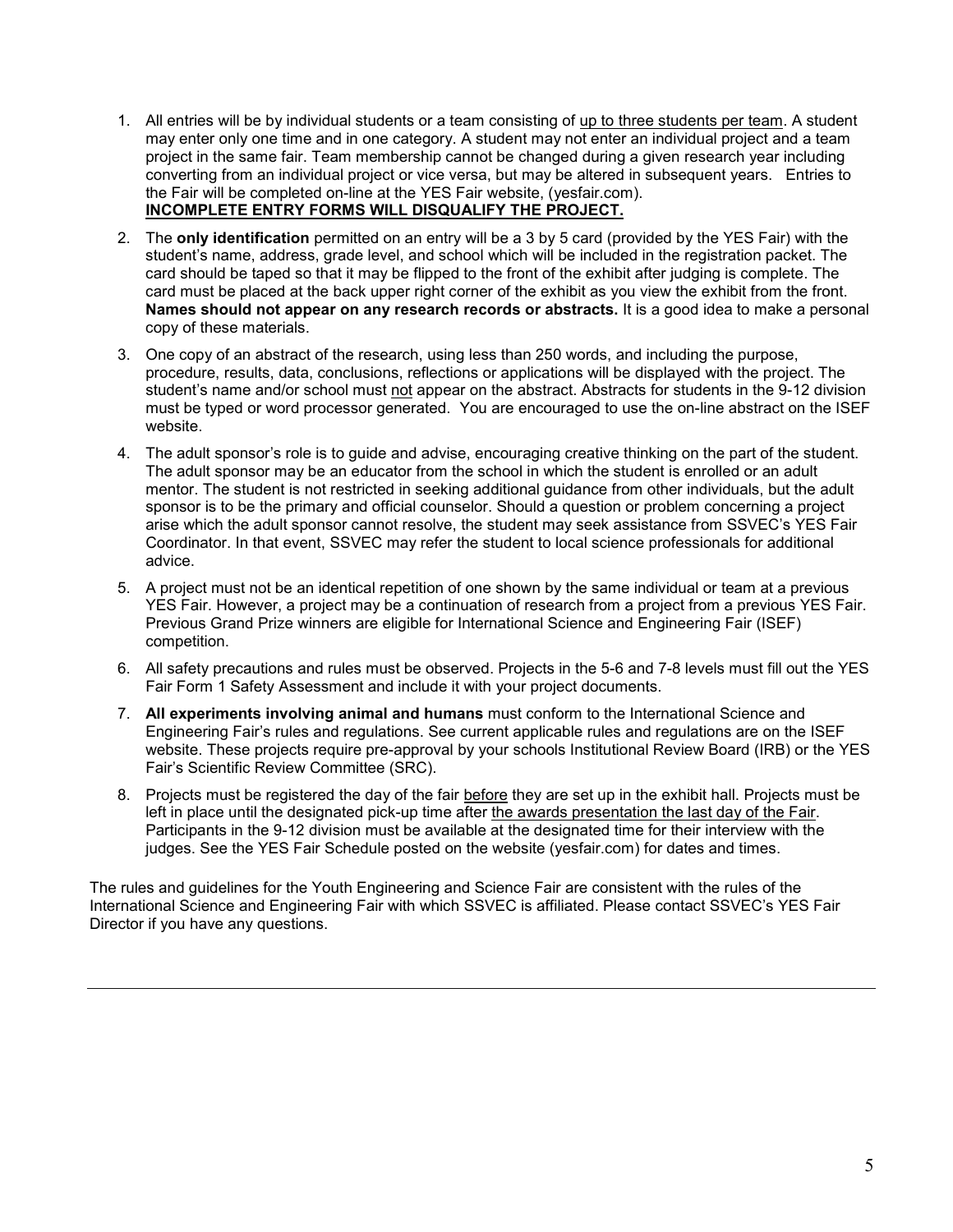## **Display and Safety**

### **Project Size Limits**

Students in the 5-6 and 7-8 divisions will be allowed a space 15" deep, 30" wide, and 76" high. This will allow more students to participate in the YES Fair.

For Students in the 9-12 division, exhibit size is limited to 76 cm (30 in.) deep, front to back; 122 cm (48 in.) wide, side to side; and 274 cm (108 in.) high, floor to top. Tables are 76 cm high. Any exhibit exceeding these dimensions will be disqualified at the YES Fair and at the ISEF.

It is the responsibility of the exhibitor to care for his or her exhibit during the time it is on display. Projects should be durable enough to stand up well without repair, but normal wear and tear on exhibits is to be expected during the time of judging and when the fair is open to the public. For this reason, each contestant is advised to protect his or her exhibit. SSVEC will assume no liability for damages done to the exhibit during set-up, display, or removal. However, SSVEC will make reasonable efforts to secure and protect exhibits during the Fair.

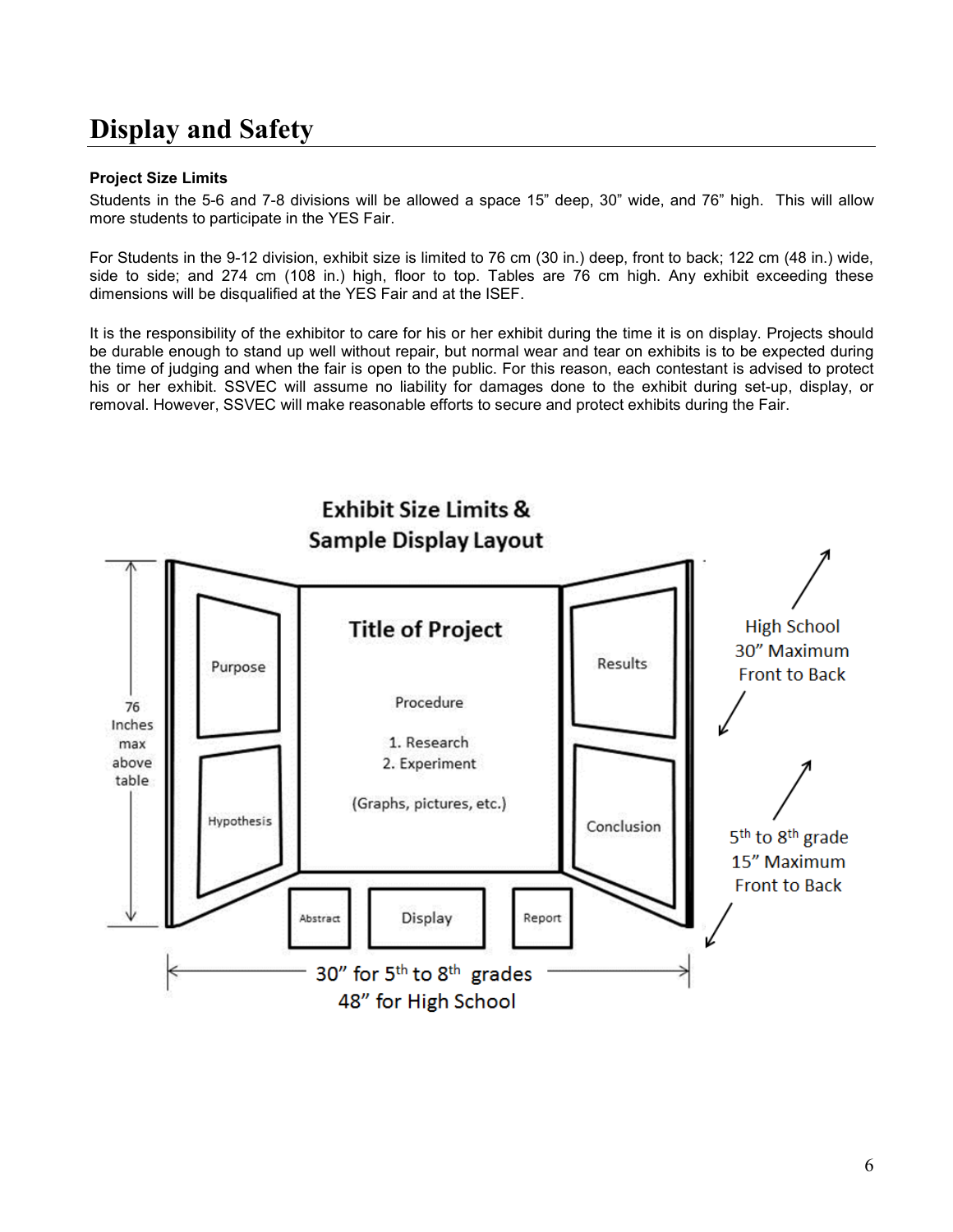### **Animal Displays\***

- a. No live animals, preserved vertebrate/invertebrate animals, taxidermy specimens or parts including embryos, may be exhibited. Research involving the use of animals may display drawings, charts, or graphs to illustrate the conditions, developments, and results of the investigations. Sealed insect collections will be permitted on display.
- b. Photographs and other visual presentations of surgical techniques, dissection, necropsies and/or other laboratory techniques depicting vertebrate animals in other than normal conditions may not be displayed on the student's project, but may be contained in an accompanying notebook to be shown only during the judging. Photographs of special needs human subjects require signed consent, as per federal regulations.

### **Human Tissue\***

The exhibition of human parts is prohibited except teeth, hair, nails, histological sections, and liquid tissue slides properly acquired.

\*All International Science and Engineering Fair rules pertaining to vertebrate/invertebrate animals and human tissue or subjects must be followed. The Scientific Review Committee of the YES Fair or an Institutional Review Board (following ISEF rules) must approve all projects involving humans or animals before the project is started.

### **Electricity**

Normally, 110-volt AC, single-phase service with 500 watts per project will be available. . Any electric devices on display must be Underwriters Laboratory (UL) approved. Electricity will not be available for the 5-6 or the 7-8 divisions.

### **Assembly**

Each student is responsible for the assembly of his or her own project. YES Fair personnel are not responsible for any assembly of any project.

#### **Lasers**

Only Class I and Class II lasers may be displayed and operated at the YES Fair and the ISEF. If a Class II laser is operated, the individual must observe the following restrictions:

- 1. The student must be present at all times the Class II laser is operating.
- 2. A sign must be displayed reading as follows:
- 3. "LASER RADIATION-DO NOT STARE INTO BEAM"
- 4. The Class II laser must have a protective housing or barricade which, when in place, prevents human access to the beam during operation.

The Class III and Class IV lasers may be displayed, but are **not be operated at any time** and must have no means of electrical connection.

For more information about laser standards and research, write to the Food and Drug Administration, Office of Compliance and Surveillance, 7519 Standish Place, Rockville, MD 20855-2773 (telephone 240-402-7001).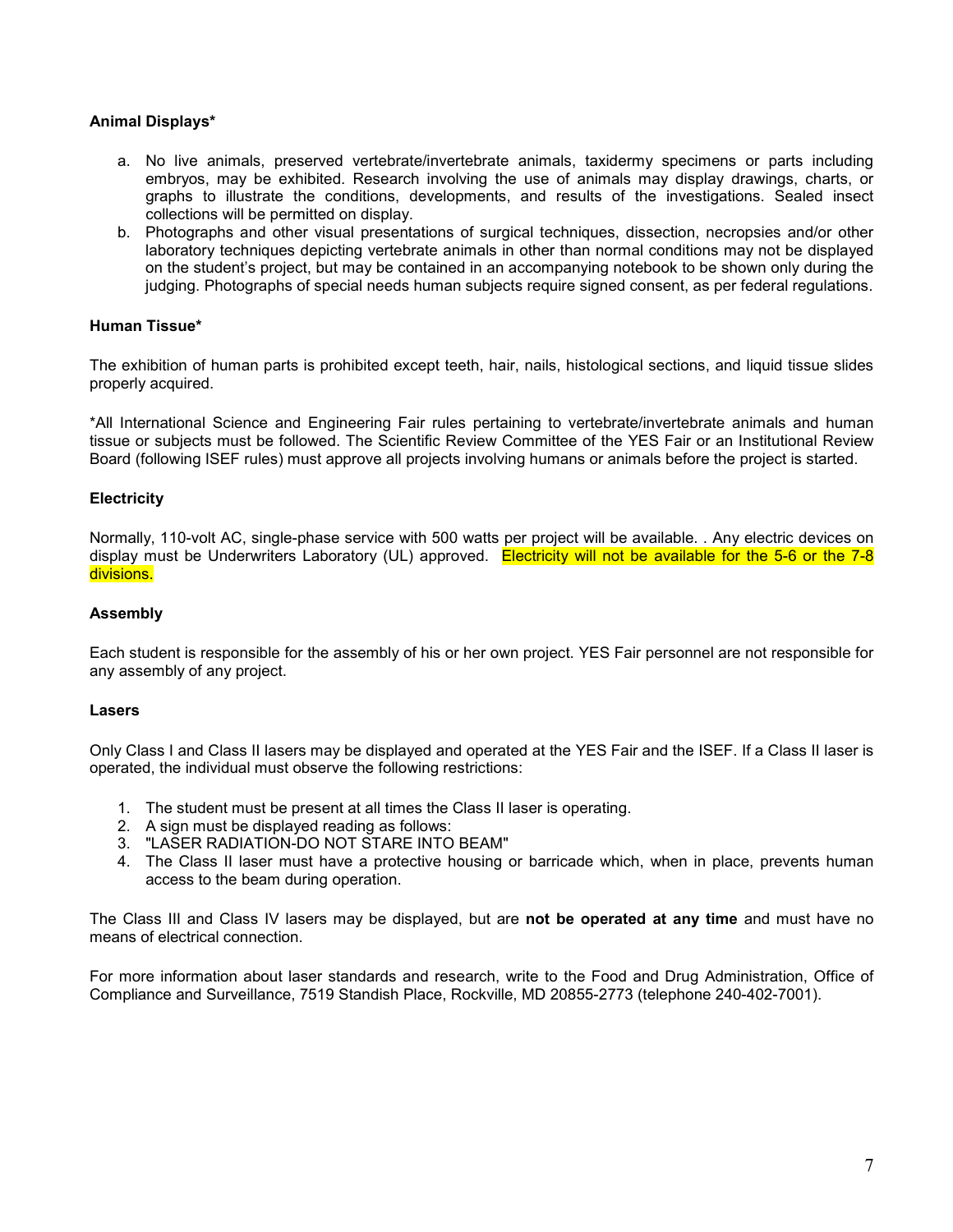### **General Rules for Display and Safety**

The Display and Safety Committee will review the need for the student to have any of the items listed below that are required to demonstrate the experimental concepts of the student's project during the judging interview only. The decisions of the Display and Safety Committee are final.

Anything which could be hazardous to the public is prohibited from display. The intent of this rule is to protect the public and other students and not to hinder the students' ability to present their project to the judges. The prohibited items include:

- 1. All live materials including plant and microbes
- 2. All soil and waste sample and materials
- 3. All chemicals including containers filled with water for display (Empty chemical containers and nonfunctional apparatus are also discouraged.)
- 4. Food, either human or animal
- 5. Syringes, pipettes and similar devices
- 6. Any flames, open or concealed
- 7. Highly flammable display materials
- 8. Tanks which have contained combustible gases, including butane and propane, unless they have been purged with carbon dioxide
- 9. Operation of a Class III or IV laser

NOTE: Students are encouraged to use photographs, drawings, and diagrams to illustrate the research and results of their science project. **All photos must include appropriate photo credits on the display.**

Proper attention to safety is expected of all Fair participants, including compliance with the following requirements for all operating exhibits:

- 1. Any exhibit producing temperatures exceeding 100 C (212 F) must be adequately insulated for its surroundings.
- 2. Batteries with open top cells are not permitted. Other types of batteries may be used for electric power provided they are enclosed in a battery case, such as a flashlight case, to prevent contact by observers.
- 3. High voltage wiring, switches, and metal parts must be located out of reach of observers and designed with an adequate overload safety factor.
- 4. Electric circuits for 110-volt AC must have an Underwriters Laboratories (UL) approved cord of proper load-carrying capability, which is at least nine feet long.
- 5. All wiring must be properly insulated. Nails, tacks, or un-insulated staples must not be used to fasten wiring.
- 6. Electrical connections in 110-volt circuits must be soldered or fixed under approved connectors and connecting wires properly insulated.

Safety precautions for substances are presented in the American Chemical Society booklet, *Safety in the High*  School. For a copy, write to the American Chemical Society, Career Publications, 1155 16<sup>th</sup> Street N.W., Washington, DC 20036 (telephone 1-800-333-9511)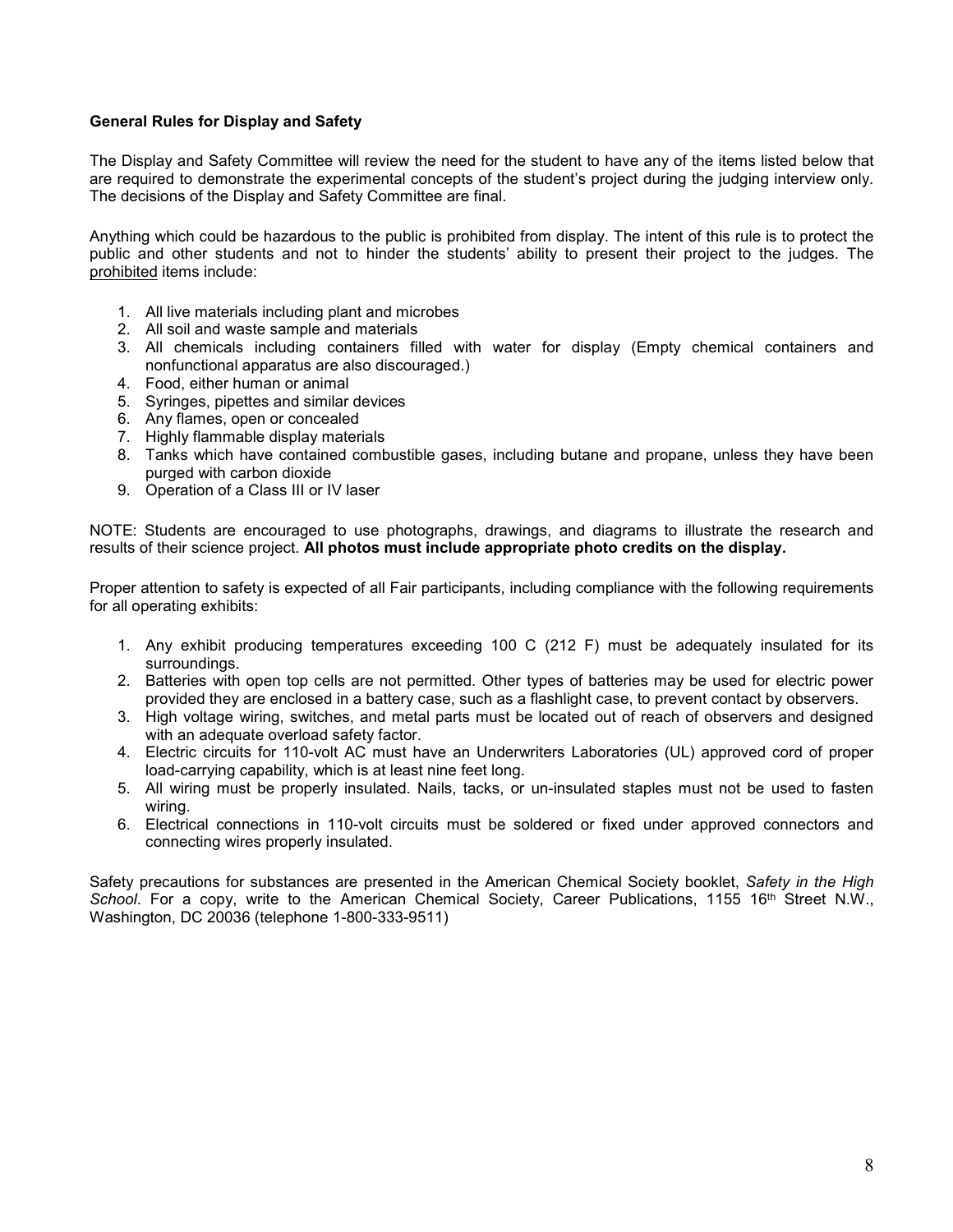## **What We Judge**

Projects are judged on the quality of work done by the students. The projects will be compared to other projects in the same category at this fair. The quality of the investigations and how well the student understands the project he/she has completed are of the greatest importance. The Judges concentrate on the information contained in the workbook/journal to determine score for the project. This is the process used by the Judges:

### **Step one: What did they do?**

| Definition                                                                                                                                                            | Level 1                                                                                             | Level 2                                                                                                                                                                                     | Level 3                                                                                                                    | Level 4                                                                                                                                                                             |  |
|-----------------------------------------------------------------------------------------------------------------------------------------------------------------------|-----------------------------------------------------------------------------------------------------|---------------------------------------------------------------------------------------------------------------------------------------------------------------------------------------------|----------------------------------------------------------------------------------------------------------------------------|-------------------------------------------------------------------------------------------------------------------------------------------------------------------------------------|--|
|                                                                                                                                                                       | (acceptable)                                                                                        | (fair)                                                                                                                                                                                      | (good)                                                                                                                     | (excellent)                                                                                                                                                                         |  |
| Experiment<br>Investigation undertaken to test<br>one or more hypothesis.                                                                                             | Duplication and<br>reporting of an<br>experiment to test a<br>previously confirmed<br>hypothesis.   | Extension of a known<br>experiment through<br>modification of its<br>procedure, data collection, lexperiment with control of lsignificant variables are<br>analysis or application.         | A new approach to the<br>design, modification or<br>application of an existing<br>some variables.                          | A new experimental<br>approach to a research<br>problem in which most of the<br>controlled.                                                                                         |  |
| Study<br>A collection and analysis of data<br>showing evidence of a correlation,<br>or pattern of scientific interest.<br>Variables are identified and<br>controlled. | Study and presentation<br>of printed material<br>related to the basic<br>issue.                     | Study of material collected Study based on new<br>through compilation of or<br>expansion of existing data<br>and through observation.<br>The study attempts to<br>address a specific issue. | lobservations and research<br>lof a previously studied<br>topic. Appropriate<br>analysis of data and<br>correlations made. | A new approach to the study<br>of a problem which<br>correlates information from a<br>Inumber of sources. The<br>report also offers new<br>insights or solutions to the<br>problem. |  |
| Innovation<br>The development and evaluation<br>of models or innovative devices.<br>using techniques or approaches<br>from the field of technology or<br>engineering. | Building models or<br>other devices that<br>duplicate existing<br>technology; minimal<br>reporting. | Make improvement to an<br>existing technology or use llinnovative adaptation of<br>an existing technology for<br>new applications.                                                          | Design and build an<br>an existing technology for<br>a new application.                                                    | Build a novel technology or<br>integrate technologies to<br>form an innovative system<br>that has commercial or<br>human benefit.                                                   |  |

## **Step two: How well did they do?**

| ∥Definition                                                                                | Level 1                                                                                                               | Level 2                                                                                                         | Level 3                                                                                                                               | Level 4                                                                                                                   |
|--------------------------------------------------------------------------------------------|-----------------------------------------------------------------------------------------------------------------------|-----------------------------------------------------------------------------------------------------------------|---------------------------------------------------------------------------------------------------------------------------------------|---------------------------------------------------------------------------------------------------------------------------|
|                                                                                            | (acceptable)                                                                                                          | (fair)                                                                                                          | (good)                                                                                                                                | (excellent)                                                                                                               |
| $\blacksquare$ Experiment<br>llnvestigation undertaken to<br>∥test one or more hypothesis. | Duplication and<br>∥reporting of an<br>experiment to test a<br>∥pre∨iously confirmed ∥procedure, data<br>∥hypothesis. | ∥Extension of a known<br>experiment through<br>Imodification of its<br>∥collection, analysis or<br>application. | A new approach to the<br>∥design, modification or<br>lapplication of an<br>∥existing experiment<br>with control of some<br>variables. | A new experimental<br>approach to a research<br>problem in which most of<br>the significant variables<br>lare controlled. |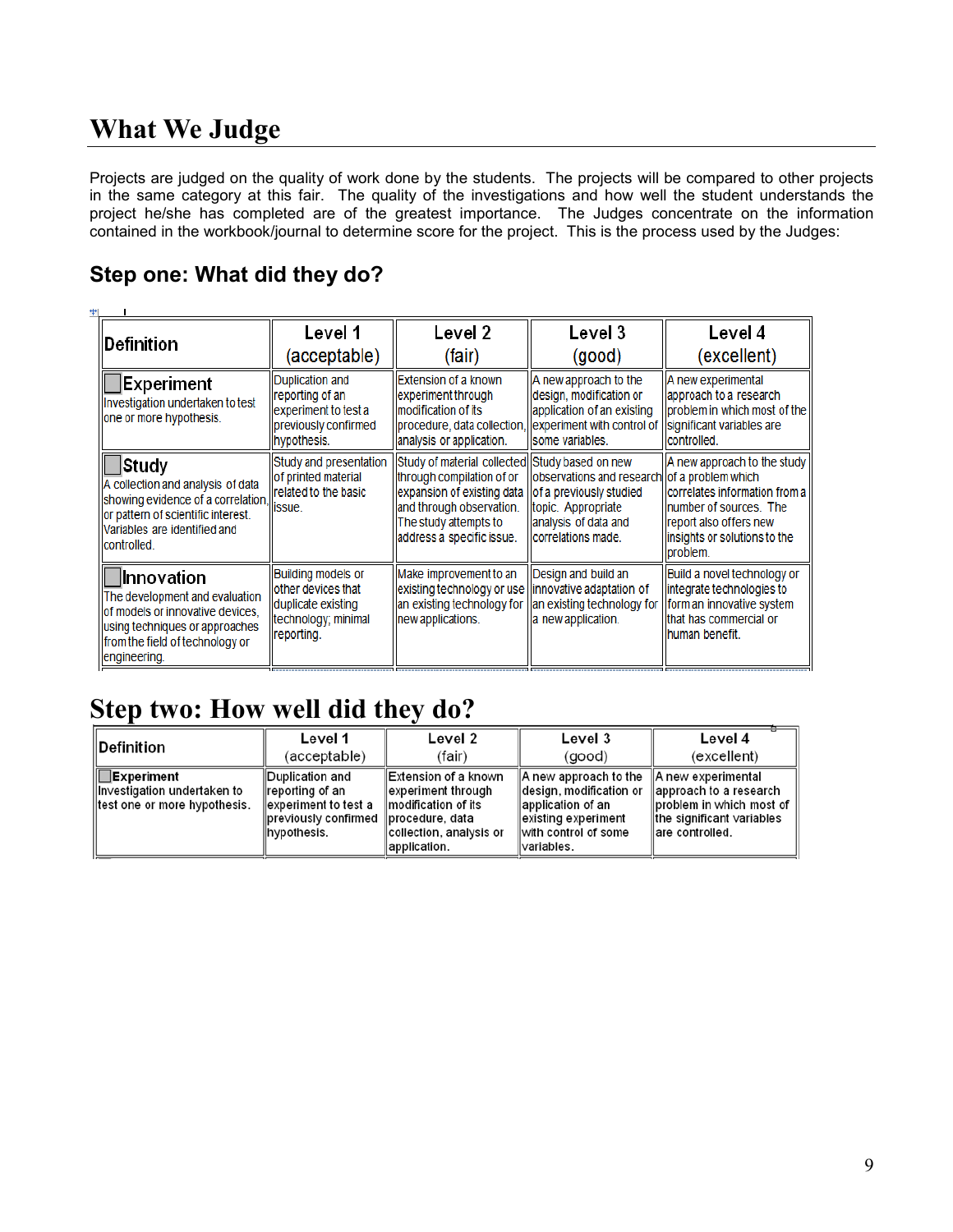## **Evaluate Display:**

| <b>Display Part B Skill</b><br>. Is the content dearly and logically presented?<br>. Is workmanship neat and carefully done?<br>· Is lettering clear?<br>. Are colors strong and suitable?<br>. Is the layout complete, logical and self-explanatory?           | <b>Circle Score</b><br>8<br>10 |
|-----------------------------------------------------------------------------------------------------------------------------------------------------------------------------------------------------------------------------------------------------------------|--------------------------------|
| <b>Display Part C Visual Appearance</b><br>. Is the display simple and visually balanced?<br>. Does it capture attention?<br>• Does it have impact?<br>. Is there good balance and use of contrasts?<br>. Do the blackboards, table and displays meld together? | <b>Circle Score</b><br>8<br>10 |

## **Documentation:**

| Notebook / Work Journal<br>Is the notebook clear, concise and neat? Missing=0<br>Is it different from the backboard display?                                                                                                                        |  | <b>Circle Score</b><br>6 |               |
|-----------------------------------------------------------------------------------------------------------------------------------------------------------------------------------------------------------------------------------------------------|--|--------------------------|---------------|
| Is it well organized?<br>Is there a bibliography?<br>Is there a journal summarizing actual work noting both successes and failures?<br>Are there acknowledgements?                                                                                  |  | 14                       | 8<br>12<br>16 |
|                                                                                                                                                                                                                                                     |  | 18                       | 20            |
| Abstract<br>Is the abstract present? missing abstract=0 points<br>Does the abstract contain all aspects of the project?<br>Is the information concise, complete, and accurate?<br>۰<br>Is the abstract well written? (grammar, syntax and spelling) |  | <b>Circle Score</b><br>a | 5<br>10       |

# **Feedback to the Student:**<br>Comments for Students (check any that apply)

- 
- 
- 
- $\Box$ (1) Good use of photos<br>  $\Box$ (2) Excellent display<br>  $\Box$ (3) Interesting topic explore it more for next year<br>  $\Box$ (4) Run the experiment more times to see if the trend continues.
	-
- □ (5) Text is hard to read<br>□ (6) Increase the size of your (7) control group (8) sample group
- 
- 
- 
- □ (6) Increase the size of your □ (7) cor<br>
□ (9) Good Graphs<br>
□ (10) Be careful about spelling<br>
□ (11) Great Job<br>
□ (12) You need more quantifiable data<br>
□ (13) Missing Abstract<br>
□ (14) Missing Workbook<br>
□ (15) Good Teamw
	-
	-
	-
	-

Project #

Judge #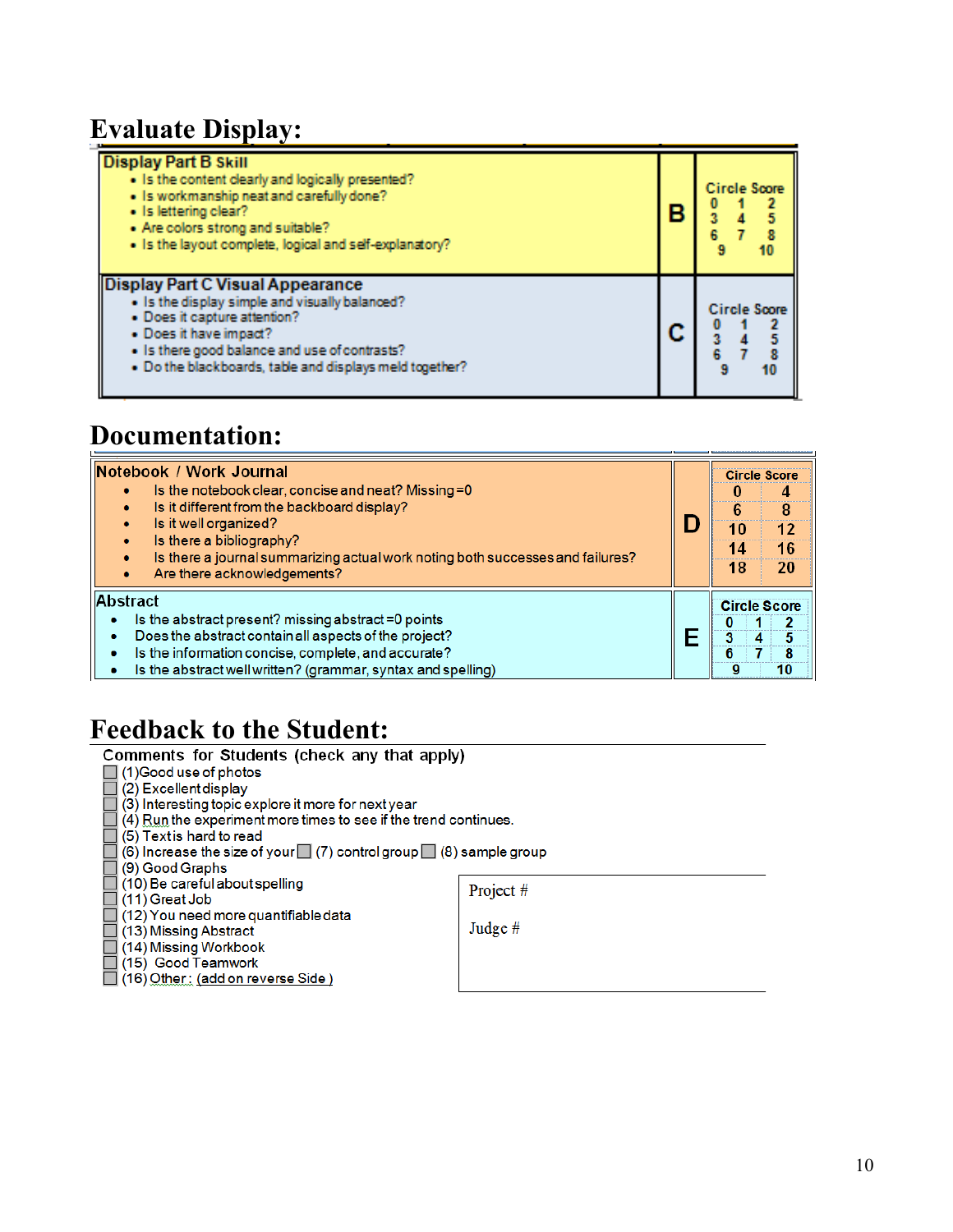### **How to Write an Intel ISEF Abstract**

### **<https://student.societyforscience.org/how-write-intel-isef-abstract>**

### **What is the purpose of the abstract?**

The abstract should be a brief, yet comprehensive synopsis of the research project. It should seek to highlight the research question(s), experimental procedures, data, and conclusions in a way that is concise and easy to understand. It will be reviewed by Special Award Organization and Grand Award Judges to determine whether the project stands out within its category or qualifies for special awards. The general public and other Intel ISEF visitors read the abstract for a quick overview of the research design and findings.

### **Rules for completion:**

The abstract should be 250 words or less. Do not discuss specific aspects of the research in great detail, including experimental procedures and statistical methods. Any information that is unnecessary to include in a brief explanation should be saved for the written research paper or the project exhibit board.

If the project is a continuation from a previous year, the abstract should summarize the current year's work only. If mention of supporting research from previous year(s) is necessary, it must be minimal.

If the abstract text includes special characters, such as mathematical symbols, which won't be translated electronically, please spell out the symbol.

Do not include acknowledgements in the abstract. This includes any references to mentors, institutional facilities, and awards or patents received.

All abstracts must be submitted on the Intel ISEF online system. Many regional and state fairs also use the Intel ISEF Official Abstract Form, which can be found on the [Intel ISEF Forms](https://student.societyforscience.org/intel-isef-forms) page. This form is not necessary for most local fairs.

### **What should the abstract include? Title**

**Finalist's Name** (or names, if a team project)

### **School Name, City and State, Country Purpose**

- An introductory statement providing background, namely the reason, for investigating the project topic.
- A statement of the problem the research is looking to solve or the questions being tested.

### **Procedure**

• A brief overview of how the investigation was conducted, highlighting key points, and including methods and resources used.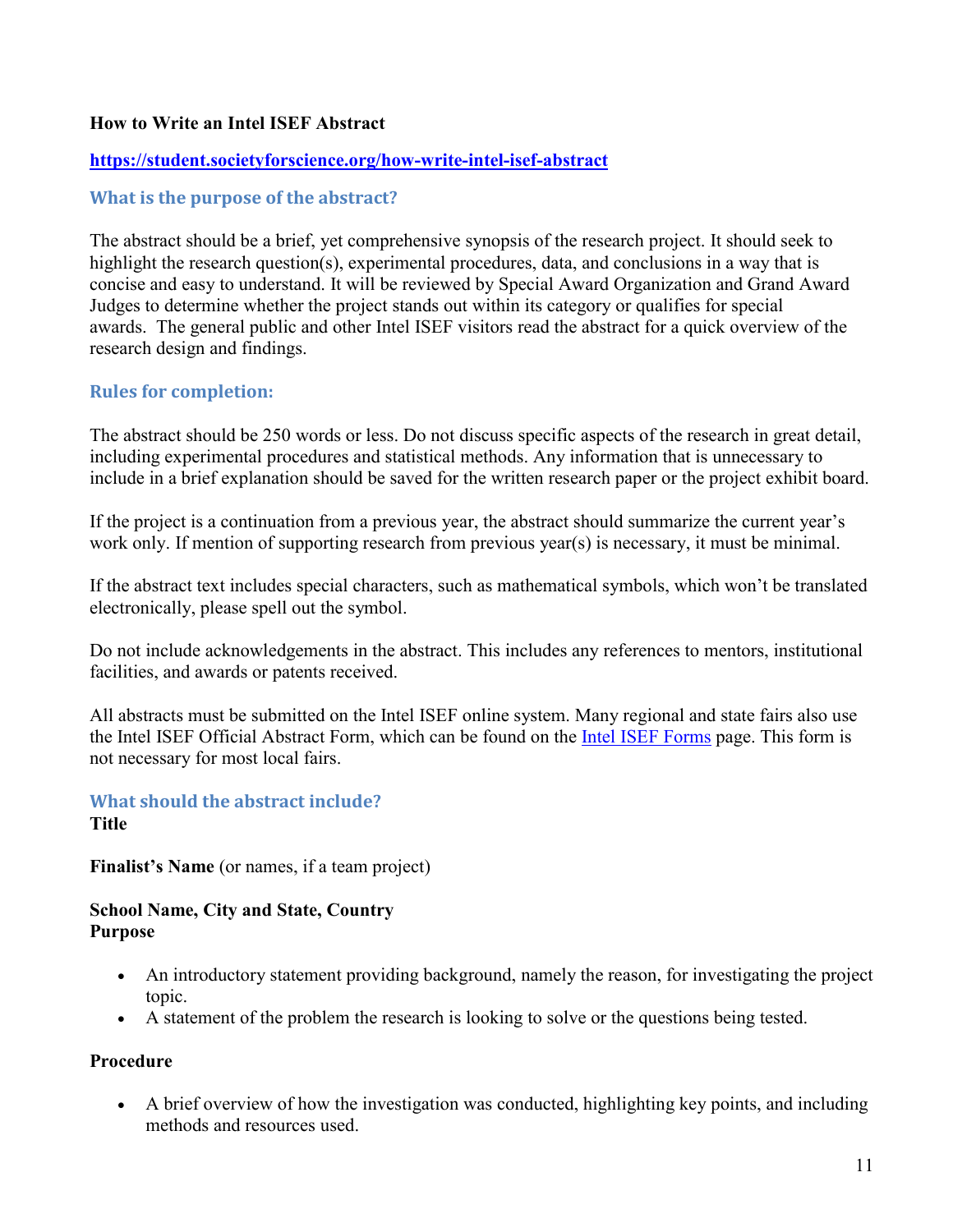- Do not provide details about materials used in the research unless they greatly influenced the procedure or were needed to conduct the investigation.
- An abstract should only include procedures done by the Finalist. Do not include work done by a mentor (such as surgical procedures) or work done prior to the Finalist's involvement.

### **Observations/Data/Results**

- This section should provide key results that lead directly to the conclusions you have drawn.
- Do not include unnecessary data or observations about the results, nor tables, charts, graphs or other images. While these belong in the research paper or the project board, they do not belong in the formal Intel ISEF abstract.
- Unless significant, do not include any of the experimental design difficulties encountered in research.

### **Conclusions**

- This section should be confined to a short summary in 1-2 sentences. It is a reflection on the research process and results, which may include conclusive ideas, important applications, and implications of the research.
- The Intel ISEF abstract does not include a bibliography. The Intel ISEF requires the bibliography as part of the research plan to be provided on Form 1A.

### **Best practices:**

### **Remember- Revision is Key**

- Make sure that the abstract includes all parts outlined in this guide
- Omit unnecessary details and discussions
- Use the past tense in descriptions
- Write in short, but complete sentences
- Avoid extra jargon and any slang
- Use concise wording throughout, especially when expressing concepts and processes with scientific language
- Check for correct spelling, grammar, and punctuation
- Ask for writing help from an English teacher or librarian. Writing an abstract is an exercise in using language effectively to convey scientific ideas and procedures.
- It never hurts to have an extra pair of eyes glance it over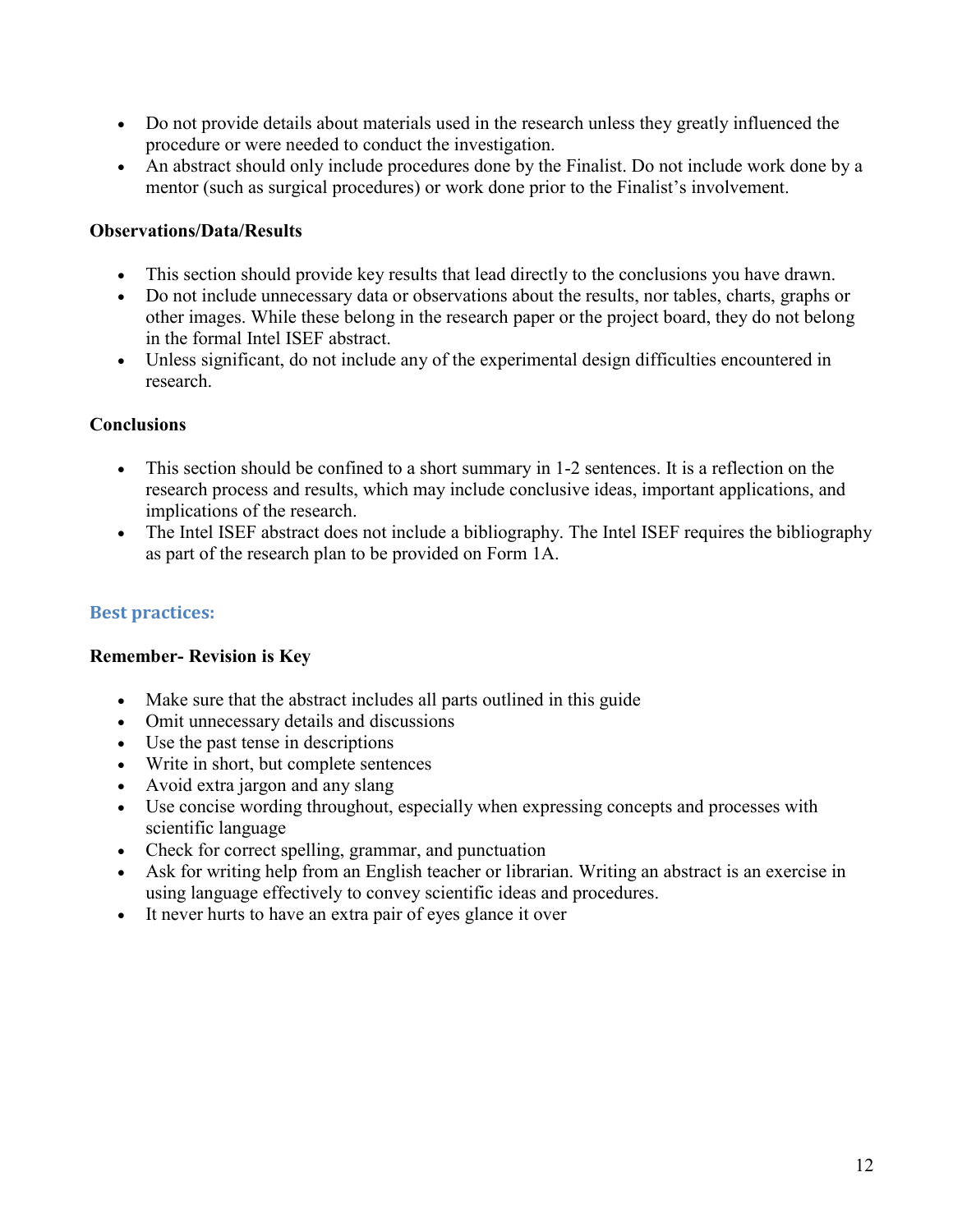### **Sample abstract**

Please view the following example abstract, which is displayed two ways: In paragraph form, as will be presented at the Intel ISEF, and divided in parts to show how it would fit the general abstract template.

### *Snot Science: How far does a sneeze travel?*

Bethany Brookshire, Ph.D.

Science News for Students, Society for Science & the Public, Washington, D.C.

### **ABSTRACT**

Viruses, such as those that cause colds and influenza, spread via droplets of mucus that are produced when an infected person sneezes or coughs. Using thick and thin mucus and a model sneeze, we tested the hypothesis that thin mucus will travel farther than thick mucus.

Thin and thick mucus were represented by 1-milliliter volumes of colored water or a mixture of corn syrup and gelatin, respectively. Fluid was squirted from a plastic dropper with enough force to model a sneeze. Each sample was analyzed for maximum distance traveled and distribution of droplets. Data was analyzed using a two-tailed t test.

Compared to thick mucus (mean distance of 110.8 cm, SD 103.7 cm, n=26/group), thin mucus squirted a greater mean distance (302.4 cm, SD 45.06 cm, n=26/group, p<0.0001, Cohen's d 2.395). Thick mucus traveled a maximum of 310 cm. Thin mucus traveled a maximum of 400 cm. Thick mucus also formed fewer visible droplets, and droplets concentrated closer to the origin of the "sneeze."

This study showed that thin mucus travels farther than thin mucus in the plastic dropper sneeze model. Thin mucus traveled a maximum of 400 cm, suggesting a potential spread of virus-containing particles of up to 4 meters in our tests. Further experiments will clarify differences in viscosity between thick and thin mucus and potential differences in droplet size.

### *Snot Science: How far does a sneeze travel?*

Bethany Brookshire, Ph.D.

Science News for Students, Society for Science & the Public, Washington, D.C.